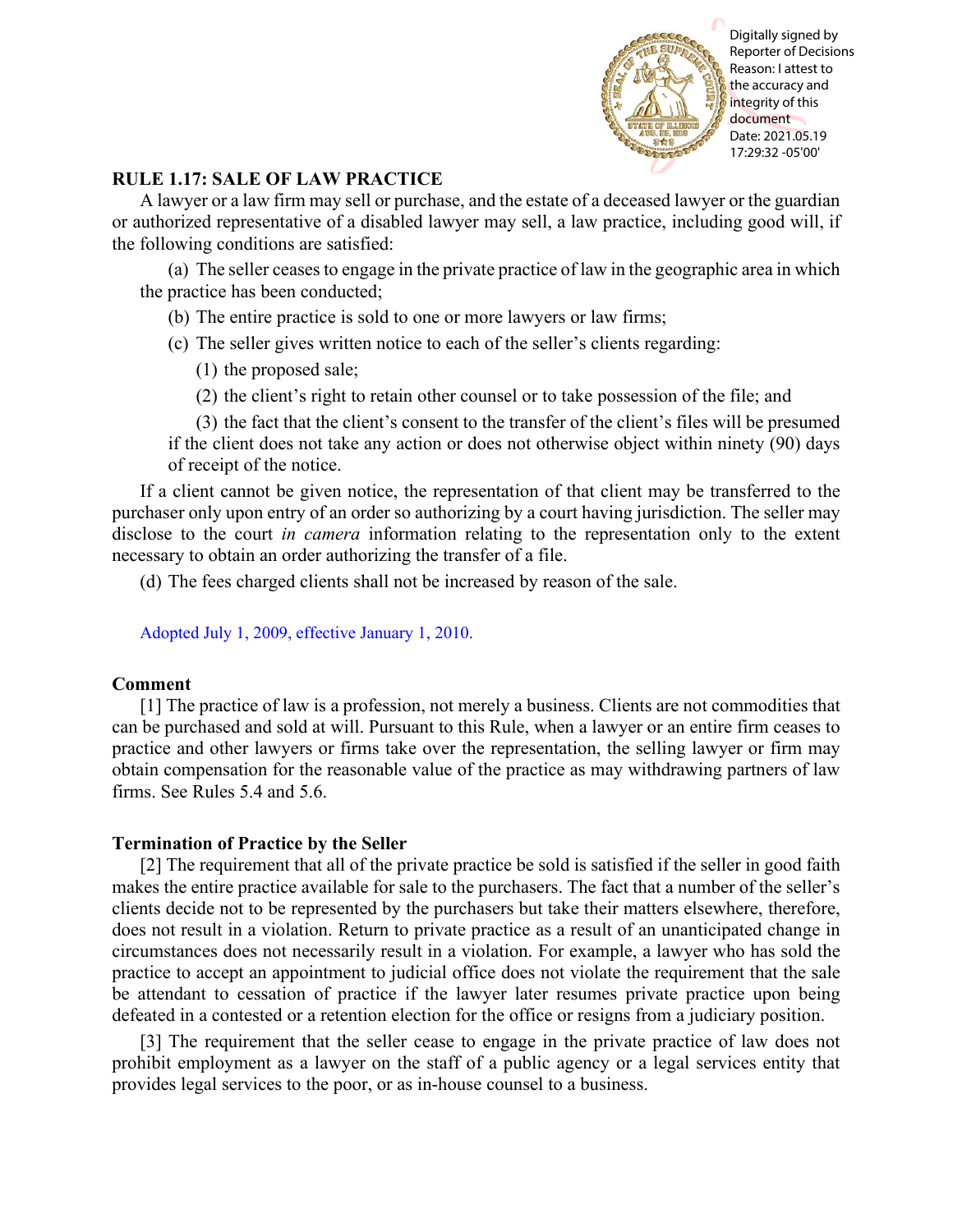[4] The Rule permits a sale of an entire practice attendant upon retirement from the private practice of law within the jurisdiction. Its provisions, therefore, accommodate the lawyer who sells the practice on the occasion of moving to another state. Some states, like Illinois, are so large that a move from one locale therein to another is tantamount to leaving the jurisdiction in which the lawyer has engaged in the practice of law. To also accommodate lawyers so situated, the Rule also permits the sale of the practice when the lawyer leaves the geographic area rather than the jurisdiction. In such cases, it is advisable for the parties' agreement to define the geographic area.

[5] Reserved.

#### **Sale of Entire Practice**

[6] The Rule requires that the seller's entire practice be sold. The prohibition against sale of less than an entire practice protects those clients whose matters are less lucrative and who might find it difficult to secure other counsel if a sale could be limited to substantial fee-generating matters. The purchasers are required to undertake all client matters in the practice, subject to client consent. This requirement is satisfied, however, even if a purchaser is unable to undertake a particular client matter because of a conflict of interest.

### **Client Confidences, Consent and Notice**

[7] Negotiations between seller and prospective purchaser prior to disclosure of information relating to a specific representation of an identifiable client no more violate the confidentiality provisions of Model Rule 1.6 than do preliminary discussions concerning the possible association of another lawyer or mergers between firms, with respect to which client consent is not required. See Rule 1.6(b)(7). Providing the purchaser access to information beyond that allowed by Rule 1.6(b)(7), such as the client's file, requires client consent. The Rule provides that before such information can be disclosed by the seller to the purchaser the client must be given actual written notice of the contemplated sale, including the identity of the purchaser, and must be told that the decision to consent or make other arrangements must be made within 90 days. If nothing is heard from the client within that time, consent to the sale is presumed.

[8] A lawyer or law firm ceasing to practice cannot be required to remain in practice because some clients cannot be given actual notice of the proposed purchase. Since these clients cannot themselves consent to the purchase or direct any other disposition of their files, the Rule requires an order from a court having jurisdiction authorizing their transfer or other disposition. The Court can be expected to determine whether reasonable efforts to locate the client have been exhausted, and whether the absent client's legitimate interests will be served by authorizing the transfer of the file so that the purchaser may continue the representation. Preservation of client confidences requires that the petition for a court order be considered *in camera.*

[9] All elements of client autonomy, including the client's absolute right to discharge a lawyer and transfer the representation to another, survive the sale of the practice.